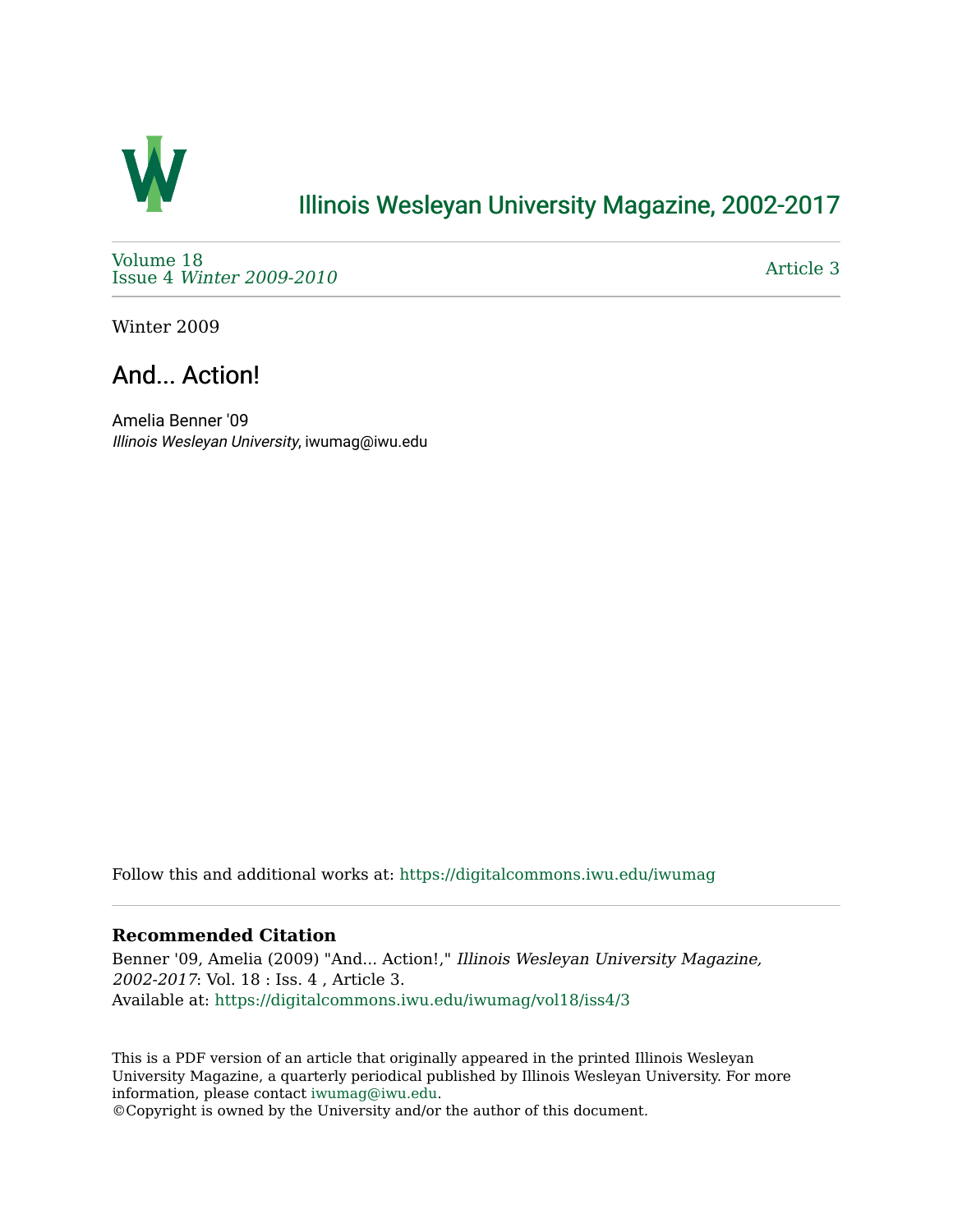

# And ... Action!

### **Actor Kevin Dunn '77 gives a behind-the-scenes glimpse into the making of a Hollywood blockbuster.**

#### **Story by AMELIA BENNER '09**

Homecoming 2009 kicked off with a bang — a lot of them, in fact, as actor Kevin Dunn '77 hosted a screening of the explosion-filled, box-office hit *Transformers 2: Revenge of the Fallen*.

Despite the rainy autumn evening, a full house of alumni and students — including President Richard F. Wilson — gathered at the Hansen Student Center to watch the movie and meet Dunn, who returned to campus most recently as the 2008 Commencement speaker.

Cheers could be heard from the audience at Dunn's first on-screen appearance as father of the teenage hero portrayed by teen idol Shia LaBeouf. Dunn's role is equal parts slapstick and parental concern as he and costar Julie White attempt to come to terms with their son's departure for college (not to mention his mission to save humanity from giant morphing robots).

Another cheer greeted an offhand reference to Bloomington's own State Farm Insurance Companies — a line that Dunn said was his own addition to the script.



**Dunn and his mentor, Theatre Professor Emeritus John Ficca, shared their thoughts on acting after a screening of**  *Transformers 2* **at the Hansen Student Center. (Photo by Marc Featherly)**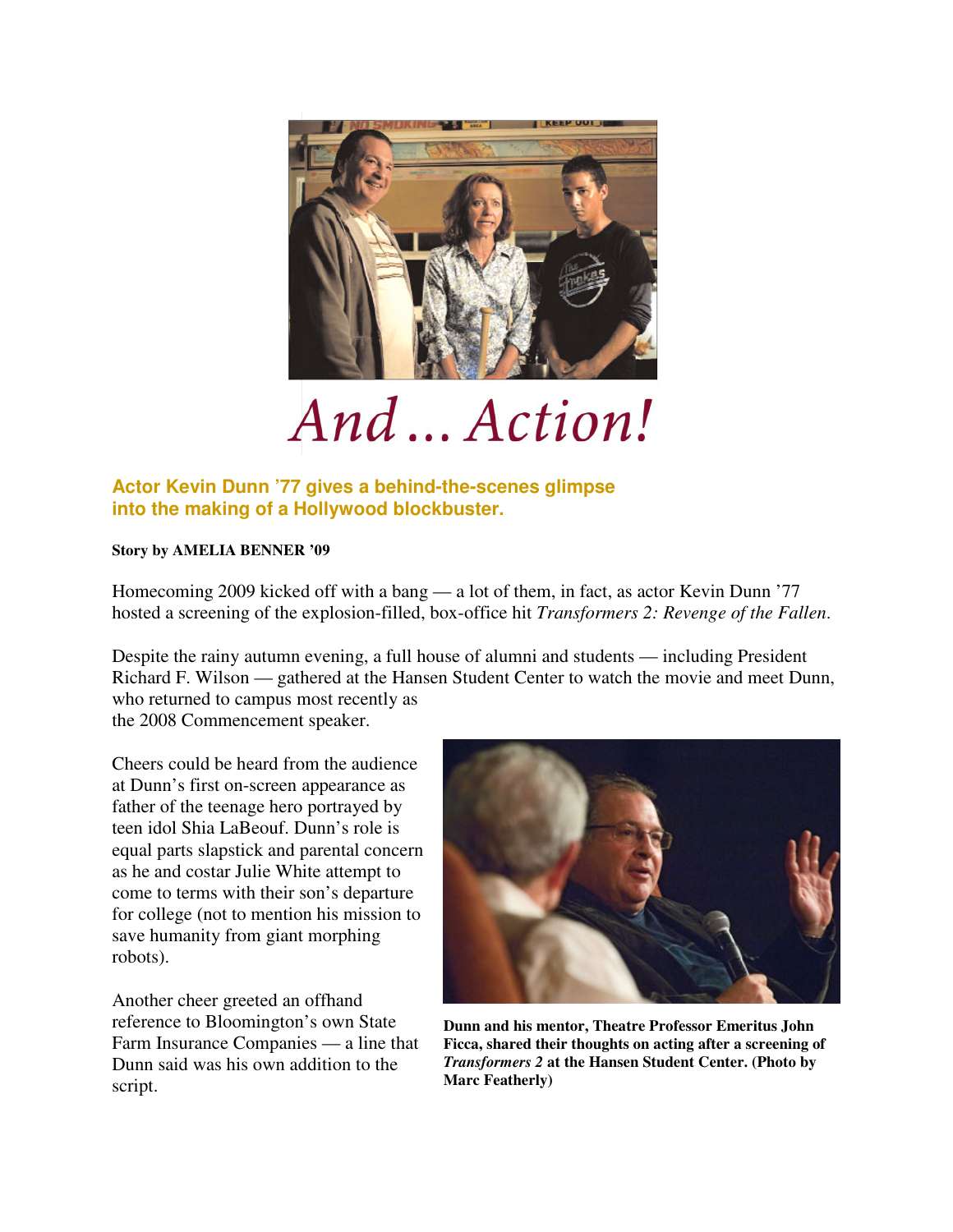After the film, the former theatre major sat down with his mentor, Illinois Wesleyan Professor Emeritus of Theatre John Ficca, who introduced Dunn as "one of the strongest and most versatile student actors we've had."

Ficca said that there were two kinds of actors — those who "play themselves," and those who, like Dunn, are comfortable in a variety of roles. "Those are the actor's actors," Ficca said.

Dunn has appeared in dozens of major films, including *Dave*, *The Path to 9/11*, *Nixon*, *The Black Dahlia* and *Lions for Lambs*. He's also had recurring TV roles on several hit series, including *7th Heaven* and *Boston Legal*. Most recently, he portrayed the father of Christina Applegate in *Samantha Who?* and was featured in each episode of the ABC comedy's two-year run.

Before moving to southern California, Dunn spent 12 years plying his trade on the Chicago theatre scene. He said he'd like to return to live theatre but added that there was something addictive about working in front of the camera with a cast and crew numbering in the hundreds.



When actors appear in scenes like these, with explosions all around, "you're not making a lot up, because it literally scares the hell out of you," says Dunn.

"You're just a part of this huge" machine," he told his Hansen Center audience.

In the Transformers films, that "huge machine" included a vast team of stuntmen and specialeffects experts. Although audiences often assume that most big-budget action flicks like Transformers 2 are made in front of a green screen, with computer-generated backgrounds filled in later, Dunn said that "most of what you see was shot live."

"They blew up more diesel and TNT than I've ever seen in my

life" in the climactic battle, Dunn said. When actors appear in scenes like these, with explosions all around, "you're not making a lot up, because it literally scares the hell out of you."

Unsurprisingly for a seasoned actor, Dunn appeared at ease in front of the Illinois Wesleyan crowd as he answered questions about everything from working with Meryl Streep (whom he said was like "a mom") to what famous film roles he'd liked to have played (Ahab in *Moby Dick* — or, failing that, Jack Nicholson's part in *Chinatown*).

"I've been waiting for that question all night!" Dunn said after an audience member finally dared to ask about Dunn's *Transformers* co-star and sex symbol *du jour*, Megan Fox.